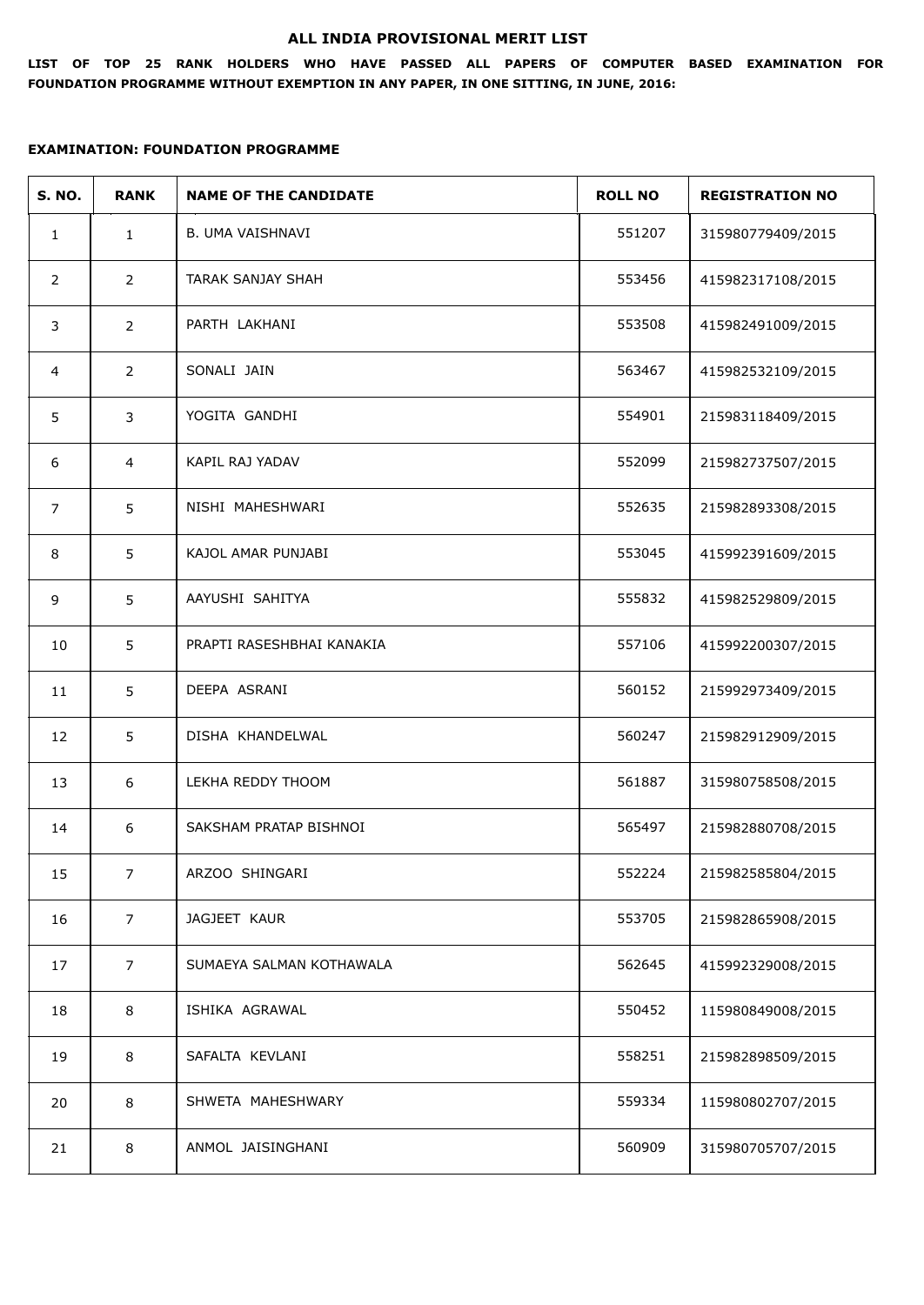| <b>S. NO.</b> | <b>RANK</b>     | <b>NAME OF THE CANDIDATE</b> | <b>ROLL NO</b> | <b>REGISTRATION NO</b> |
|---------------|-----------------|------------------------------|----------------|------------------------|
| 22            | 8               | SWATI KESHARI                | 564040         | 115980823208/2015      |
| 23            | 8               | SOWMYA RAMASWAMY             | 565064         | 415982058504/2015      |
| 24            | 9               | HAVISH DEEPAK GOTECHA        | 553528         | 415982475909/2015      |
| 25            | 9               | RASHI AGRAWAL                | 557393         | 215982843508/2015      |
| 26            | 9               | SOUMI GUPTA                  | 558004         | 115990815707/2015      |
| 27            | 9               | <b>GARGI GUPTA</b>           | 560210         | 215982885908/2015      |
| 28            | 9               | AASHNA SIPANI                | 560896         | 315980703907/2015      |
| 29            | 9               | DEVAL BAKULKUMAR PATEL       | 562771         | 415982463009/2015      |
| 30            | 9               | SHUBHADA MAHENDRA SHIRKE     | 563652         | 415982481909/2015      |
| 31            | 10              | PRIYANSHI CHOUKSEY           | 555818         | 415982096106/2015      |
| 32            | 10              | DHIRAJ RAMKISHOR VAISHNAV    | 557176         | 415992136406/2015      |
| 33            | 10              | REVA JAIN                    | 558914         | 415982512609/2015      |
| 34            | 10              | SACHI SAMARIA                | 563148         | 415982494909/2015      |
| 35            | 10              | SHAKSHI GIRI                 | 564302         | 115990891609/2015      |
| 36            | 10 <sup>°</sup> | KOMAL PARAKH                 | 565495         | 415982473609/2015      |
| 37            | 11              | FIZA NADEEM MUJAWAR          | 550671         | 415982150706/2015      |
| 38            | 11              | RICHA WATWANI                | 551016         | 415982074905/2015      |
| 39            | 11              | KUNIKA KHATRI                | 552598         | 215982631106/2015      |
| 40            | 11              | KASTURI BISWARUP BANERJEE    | 554163         | 415982474609/2015      |
| 41            | 11              | MEGHA TINDWANI               | 555891         | 415982316708/2015      |
| 42            | 11              | ANMOL JOLLY                  | 558841         | 415982159606/2015      |
| 43            | 11              | KUSHAGRA PANCHAL             | 562846         | 215982890908/2015      |
| 44            | 11              | SOURABH AGRAWAL              | 563556         | 115980809307/2015      |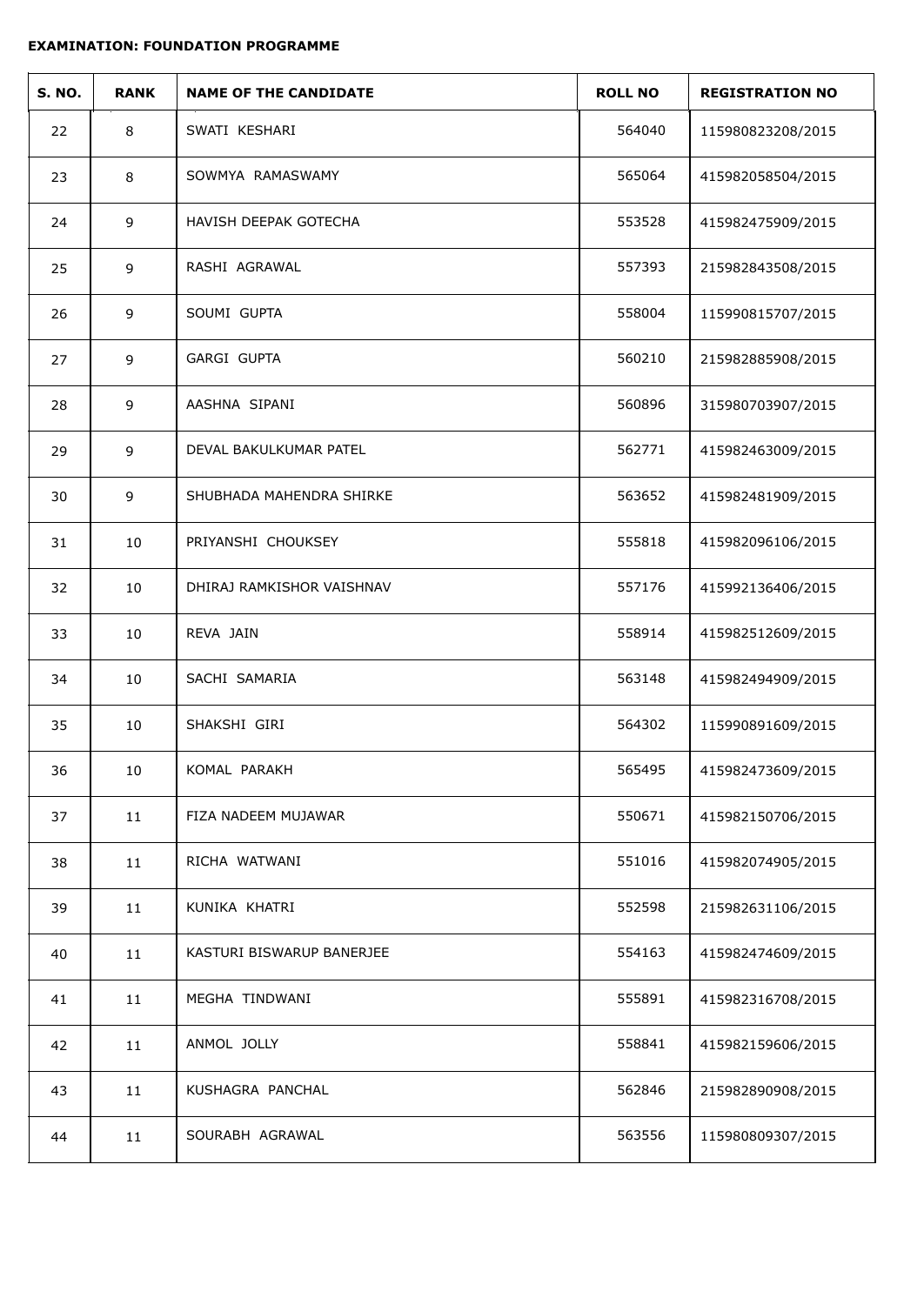| <b>S. NO.</b> | <b>RANK</b> | <b>NAME OF THE CANDIDATE</b>     | <b>ROLL NO</b> | <b>REGISTRATION NO</b> |
|---------------|-------------|----------------------------------|----------------|------------------------|
| 45            | 11          | AISHWARYA ANIL KSHIRSAGAR        | 564231         | 415981854003/2015      |
| 46            | 12          | PRACHI GUPTA                     | 550110         | 215992593805/2015      |
| 47            | 12          | JASPREET KAUR JASBIR SINGH PHULL | 551609         | 415992123706/2015      |
| 48            | 12          | HARSHAD VIKRAM NERURKAR          | 553461         | 415992286808/2015      |
| 49            | 12          | KRITIKA JAIN                     | 553995         | 215982795208/2015      |
| 50            | 12          | AASTHA KHANNA                    | 554522         | 215982660506/2015      |
| 51            | 12          | SHUBHAM GOYAL                    | 555190         | 215982883408/2015      |
| 52            | 12          | VASU NIGAM                       | 555906         | 415982503409/2015      |
| 53            | 12          | NISHI SANDEEP BHATT              | 557136         | 415982317908/2015      |
| 54            | 12          | PRIYA CHAUHAN                    | 557276         | 215982977409/2015      |
| 55            | 12          | JANVI GUPTA                      | 557443         | 215992934009/2015      |
| 56            | 12          | CHAITRAVI MAHENDRA PAI           | 559122         | 415982502509/2015      |
| 57            | 12          | GARVIT ARORA                     | 559984         | 215982949709/2015      |
| 58            | 12          | DEVIKA JAYAN                     | 560948         | 315980688007/2015      |
| 59            | 13          | ANUKRITI RANA                    | 552269         | 215992759707/2015      |
| 60            | 13          | LUNIKA NASSA                     | 552826         | 215982829508/2015      |
| 61            | 13          | NISHITA BANSAL                   | 554657         | 215982934809/2015      |
| 62            | 13          | MD MAHTAB ALAM                   | 554801         | 215982757207/2015      |
| 63            | 13          | ISHVI SHINGHAL                   | 555773         | 215982515303/2015      |
| 64            | 13          | HARSHA ASNANI                    | 555805         | 415982452209/2015      |
| 65            | 13          | PRIYESH SANGANERIA               | 556221         | 115980756104/2015      |
| 66            | 13          | AISHWARYA SANTOSH LAKHOTIYA      | 556414         | 415982523409/2015      |
| 67            | 13          | MANSI JAIN                       | 556951         | 115980838008/2015      |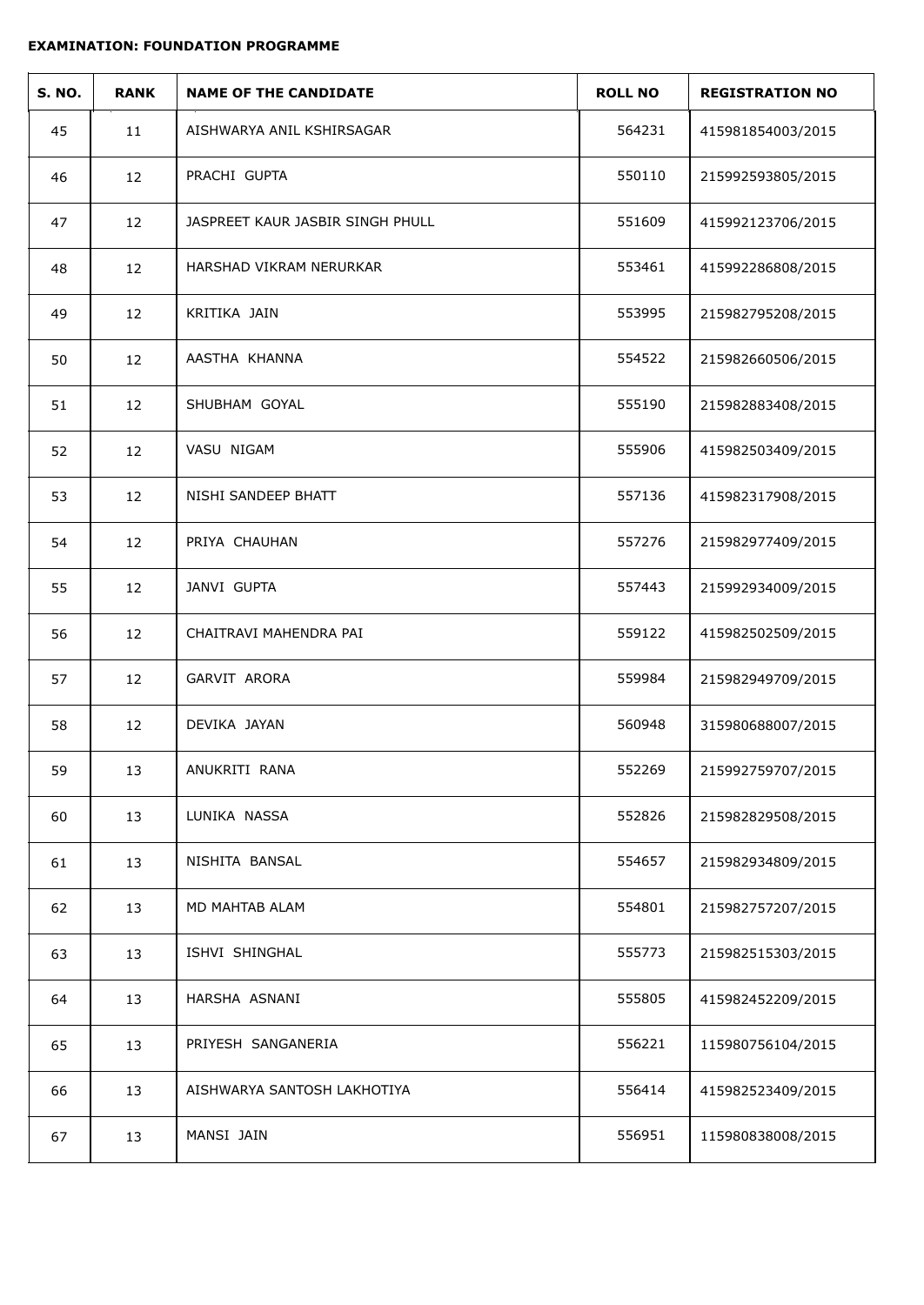| <b>S. NO.</b> | <b>RANK</b> | <b>NAME OF THE CANDIDATE</b>       | <b>ROLL NO</b> | <b>REGISTRATION NO</b> |
|---------------|-------------|------------------------------------|----------------|------------------------|
| 68            | 13          | BENEJEER GULAM HAIDAR SHAIKH       | 557063         | 415982113606/2015      |
| 69            | 13          | YACHIKA MENDIRATTA                 | 557606         | 215983020409/2015      |
| 70            | 13          | HARDY VIJAYKUMAR PATEL             | 558794         | 415982238407/2015      |
| 71            | 13          | SHEFALI VISHVESH BORKAR            | 558943         | 415982366308/2015      |
| 72            | 13          | AKANSHA AGARWAL                    | 560148         | 215992754207/2015      |
| 73            | 13          | NAVNEET KAUR MAINEE                | 560739         | 215982689507/2015      |
| 74            | 13          | ROHAN DHARMESH GOHEL               | 564418         | 415982126806/2015      |
| 75            | 14          | JAHNVI JAYANTIBHAI SHINGALA        | 550175         | 415982122406/2015      |
| 76            | 14          | RAJDEEP KAUR RANJEET SINGH GOKLANI | 550376         | 415982097706/2015      |
| 77            | 14          | RENUKA KIRANRAO THOKAL             | 550894         | 415982170707/2015      |
| 78            | 14          | PAULINE VRITTI MIRANDA             | 551052         | 315980685307/2015      |
| 79            | 14          | AGNES MARY J                       | 551316         | 315980900409/2015      |
| 80            | 14          | NIKHIL PUROHIT                     | 552620         | 215982973609/2015      |
| 81            | 14          | KAJAL                              | 553731         | 215983009509/2015      |
| 82            | 14          | NEHA NEGI                          | 554700         | 215982673607/2015      |
| 83            | 14          | AKASH CHAUDHRY                     | 555234         | 215982923109/2015      |
| 84            | 14          | PRIYANKA GORANA                    | 556634         | 215982815208/2015      |
| 85            | 14          | PRIYA AGARWAL                      | 556968         | 115980794507/2015      |
| 86            | 14          | SHRISTHI SANDEEP GOYAL             | 559098         | 415982301008/2015      |
| 87            | 14          | REETA RANI                         | 560821         | 215983099609/2015      |
| 88            | 14          | YASH ABROL                         | 563343         | 415982500109/2015      |
| 89            | 15          | R BHAGYASHREE                      | 551225         | 315980674407/2015      |
| 90            | 15          | PRACHI PRAKASH DALAL               | 551731         | 415982429809/2015      |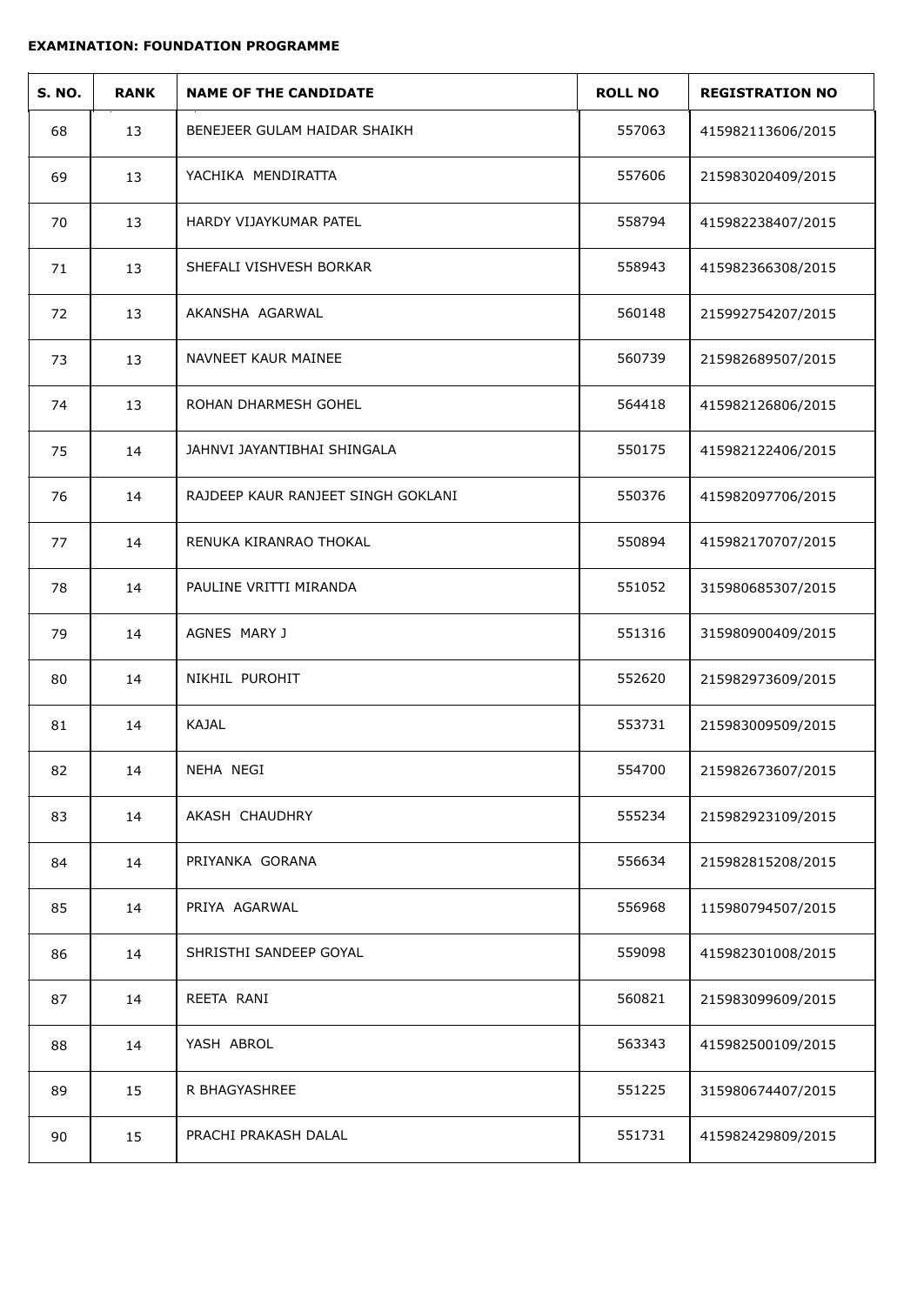| <b>S. NO.</b> | <b>RANK</b> | <b>NAME OF THE CANDIDATE</b> | <b>ROLL NO</b> | <b>REGISTRATION NO</b> |
|---------------|-------------|------------------------------|----------------|------------------------|
| 91            | 15          | MEHNAZ ANSARI                | 552660         | 215982814108/2015      |
| 92            | 15          | AASTHA SAILY                 | 552847         | 215983024909/2015      |
| 93            | 15          | CHAITYA APURVA SHAH          | 553512         | 415992480309/2015      |
| 94            | 15          | RADHIKA ASHISH SHAH          | 554162         | 415982474209/2015      |
| 95            | 15          | <b>GAURAV SINGH GUSAIN</b>   | 555357         | 215992717607/2015      |
| 96            | 15          | ANMOL ASHISH DESHKAR         | 556505         | 415982202307/2015      |
| 97            | 15          | VAIBHAV CHITLANGIA           | 558013         | 115980917909/2015      |
| 98            | 15          | ARZU VIJAYVERGIYA            | 558144         | 215982660706/2015      |
| 99            | 15          | RISHUL BHASIN                | 558319         | 215982935709/2015      |
| 100           | 15          | SAVIO REYNOLD BRAGANZA       | 558547         | 415982169107/2015      |
| 101           | 15          | SHIKHA RAJESH BHANDARI       | 558788         | 415982223407/2015      |
| 102           | 15          | ADITYA ARVIND CHOUDHARI      | 561500         | 315980761408/2015      |
| 103           | 15          | DHRUVIL HARDIPBHAI SHETH     | 562635         | 415982448109/2015      |
| 104           | 15          | JHEEL JAGDISH SADHWANI       | 562791         | 415982085905/2015      |
| 105           | 15          | POOJABEN MANGALDAS SHAH      | 563537         | 415982182207/2015      |
| 106           | 15          | MUSKAN GUPTA                 | 565537         | 215982848608/2015      |
| 107           | 15          | AASHI L SHAH                 | 565694         | 315980638104/2015      |
| 108           | 16          | YASH BHAGCHAND PAHUJA        | 550559         | 415992520909/2015      |
| 109           | 16          | MANSHA SABARWAL              | 552109         | 215983067009/2015      |
| 110           | 16          | RISHABH KUMAR LAL            | 555251         | 215982914209/2015      |
| 111           | 16          | PALAK MANCHANDA              | 557253         | 215982743507/2015      |
| 112           | 16          | RAMCHANDRA JHA               | 557688         | 215983059709/2015      |
| 113           | 16          | PRAJAKTA PRASHANT DHENDE     | 558874         | 415982515209/2015      |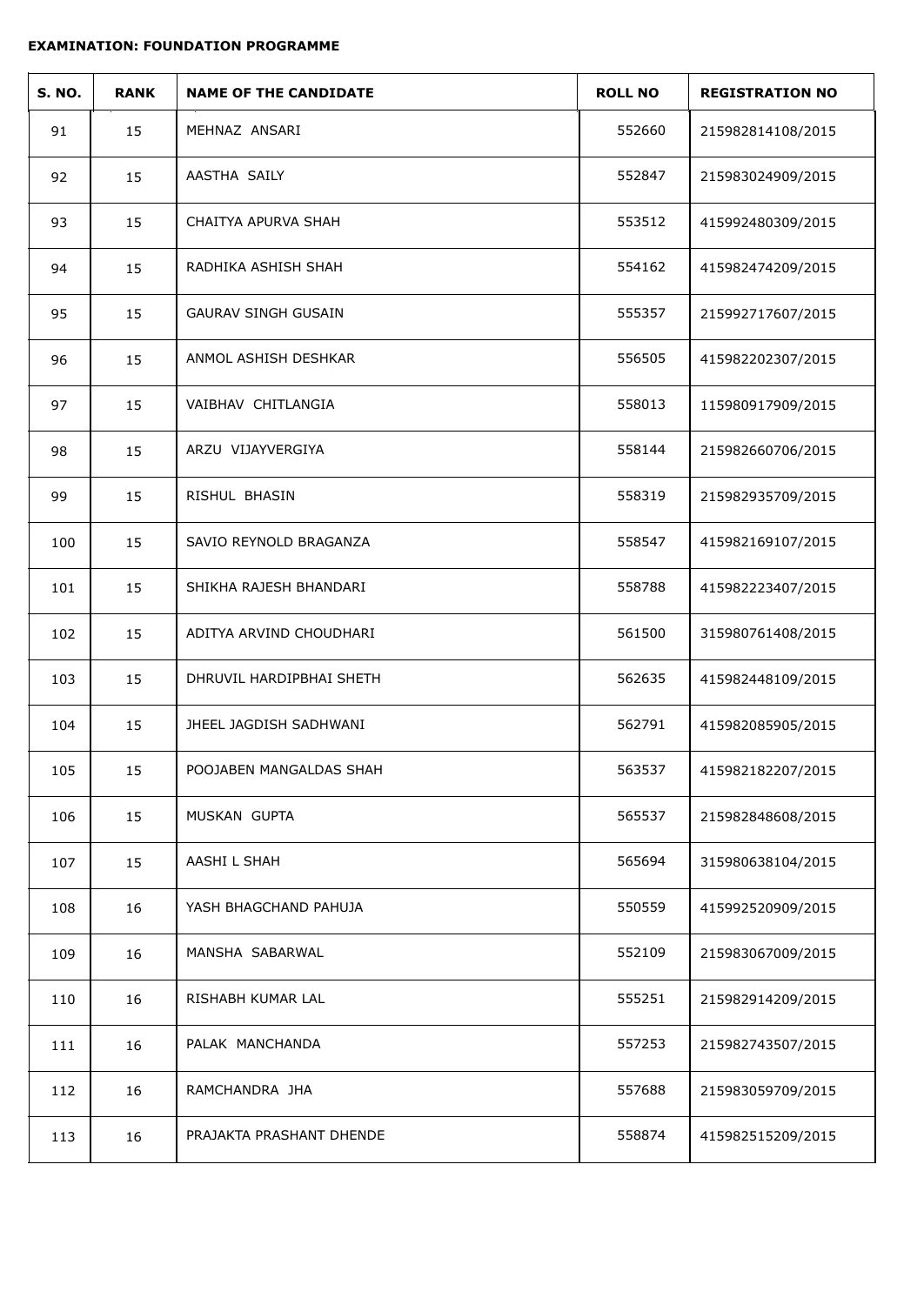| <b>S. NO.</b> | <b>RANK</b> | <b>NAME OF THE CANDIDATE</b> | <b>ROLL NO</b> | <b>REGISTRATION NO</b> |
|---------------|-------------|------------------------------|----------------|------------------------|
| 114           | 16          | RIDDHI PASARI                | 563140         | 415992481309/2015      |
| 115           | 16          | <b>VIVEK SHARMA</b>          | 563573         | 115980870009/2015      |
| 116           | 17          | NIHARIKA KAPOOR              | 550061         | 215982632306/2015      |
| 117           | 17          | NITYA KESHARIYA              | 550785         | 115980811007/2015      |
| 118           | 17          | SHEETAL SHRIKRISHNA HAMBARDE | 551868         | 415982492909/2015      |
| 119           | 17          | DRISHTI GROVER               | 554618         | 215982924109/2015      |
| 120           | 17          | SUDHANSHU JHA                | 555413         | 215982798108/2015      |
| 121           | 17          | SONIA AGRAWAL                | 555828         | 415982554009/2015      |
| 122           | 17          | PADMANABH HITEN PATEL        | 556488         | 415982117006/2015      |
| 123           | 17          | RAJAT JITENDRA MALU          | 556495         | 415992328408/2015      |
| 124           | 17          | MEENAKSHI SUKHIJA            | 557319         | 215982634206/2015      |
| 125           | 17          | HIMANI BHAVIN PARIKH         | 558998         | 415982218607/2015      |
| 126           | 17          | NIDHI KHARA                  | 559579         | 115980819908/2015      |
| 127           | 17          | PENDYAL RAKSHITHA            | 561929         | 315990782309/2015      |
| 128           | 17          | KIRTI SINDRA                 | 563022         | 415982412709/2015      |
| 129           | 17          | SUMAN RAMKUMAR DHAMECHA      | 564011         | 115980920209/2015      |
| 130           | 17          | PRACHI SHARMA                | 565197         | 215982739307/2015      |
| 131           | 18          | SHIVANI KIRITBHAI RAJANI     | 550168         | 415982236907/2015      |
| 132           | 18          | ARCHI SHARMA                 | 551021         | 415982072005/2015      |
| 133           | 18          | VIDHI AGARWAL                | 552119         | 415982415109/2015      |
| 134           | 18          | ANANT KEDIYA                 | 552566         | 415982583609/2015      |
| 135           | 18          | AVADHOOT ASHISH POTNIS       | 553059         | 415982221707/2015      |
| 136           | 18          | VASU MANCHANDA               | 554753         | 215982747307/2015      |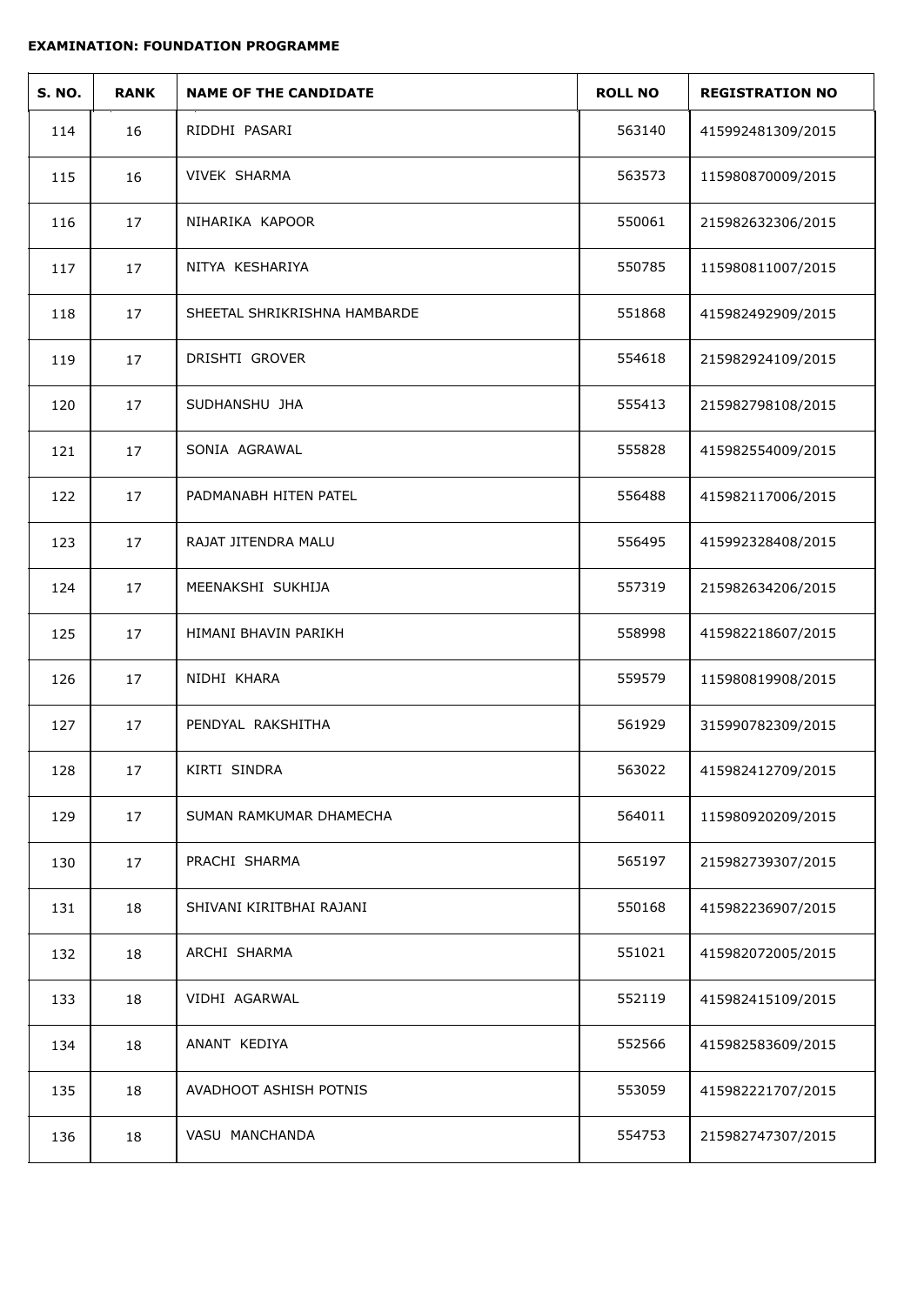| <b>S. NO.</b> | <b>RANK</b> | <b>NAME OF THE CANDIDATE</b> | <b>ROLL NO</b> | <b>REGISTRATION NO</b> |
|---------------|-------------|------------------------------|----------------|------------------------|
| 137           | 18          | ASHISH                       | 555186         | 215982843908/2015      |
| 138           | 18          | HARSHIT MITTAL               | 555387         | 215982834008/2015      |
| 139           | 18          | <b>UPASANA SINGH</b>         | 555889         | 415982298108/2015      |
| 140           | 18          | MOHIT TIWARI                 | 555942         | 415982523209/2015      |
| 141           | 18          | HIMANSHU PALIWAL             | 556708         | 215982830008/2015      |
| 142           | 18          | HARISH KRISHNAN              | 556764         | 315980686907/2015      |
| 143           | 18          | MANSI SHARMA                 | 557320         | 215992649506/2015      |
| 144           | 18          | ADITI KRISHNA                | 558000         | 115980823108/2015      |
| 145           | 18          | DRISHTI DILIP SHUKLA         | 558941         | 415982365808/2015      |
| 146           | 18          | DHWANI JAYESHKUMAR GADHECHA  | 558988         | 415982172407/2015      |
| 147           | 18          | SNEHAL RAVINDRA BHAGWAT      | 559053         | 415982184907/2015      |
| 148           | 18          | ANURAAG MITRA                | 559460         | 115980799907/2015      |
| 149           | 18          | PRIYA SHARMA                 | 560610         | 215983029109/2015      |
| 150           | 18          | PRARIT AGRAWAL               | 560724         | 215992583704/2015      |
| 151           | 18          | SWATHI J                     | 561753         | 315980727308/2015      |
| 152           | 18          | UJJAWAL PAHWA                | 563338         | 415992472809/2015      |
| 153           | 18          | <b>MAMTA</b>                 | 564559         | 415982389609/2015      |
| 154           | 18          | HARSHITA SIPANI              | 565521         | 215982582204/2015      |
| 155           | 19          | POOJA AMARLAL CHANG          | 551752         | 415982198907/2015      |
| 156           | 19          | KRITI MISRA                  | 552196         | 215992592804/2015      |
| 157           | 19          | SHIVANI PRAVIN CHIMNANI      | 553190         | 415982460409/2015      |
| 158           | 19          | <b>G.SULOCHANA LALITHA</b>   | 553662         | 315980817409/2015      |
| 159           | 19          | MINESH AGRAWAL               | 553781         | 415982173807/2015      |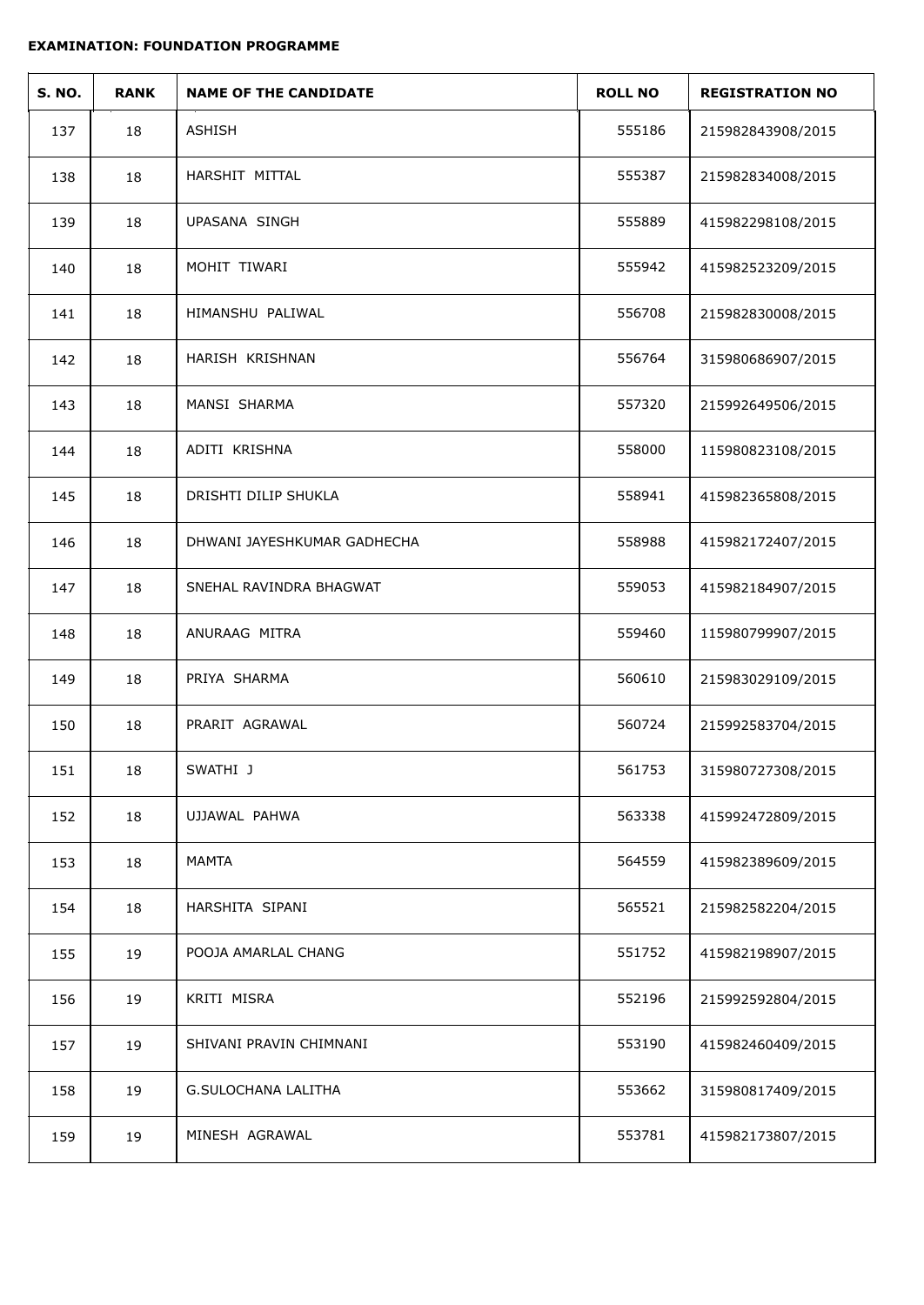| <b>S. NO.</b> | <b>RANK</b> | <b>NAME OF THE CANDIDATE</b> | <b>ROLL NO</b> | <b>REGISTRATION NO</b> |
|---------------|-------------|------------------------------|----------------|------------------------|
| 160           | 19          | PARAS JAIN                   | 555568         | 215982898209/2015      |
| 161           | 19          | ISHITA MISHRA                | 555847         | 415982397409/2015      |
| 162           | 19          | JISHA TAPANKUMAR JOGANI      | 557033         | 415982232607/2015      |
| 163           | 19          | SHEFALI PATHAK               | 557357         | 215982869908/2015      |
| 164           | 19          | TARUSHI PAWAN SARAFF         | 558385         | 415982511909/2015      |
| 165           | 19          | <b>KHUSHBOO</b>              | 558588         | 115980803307/2015      |
| 166           | 19          | VAIBHAV DADHICH              | 560325         | 215983045209/2015      |
| 167           | 19          | ANSHU                        | 560576         | 215982687807/2015      |
| 168           | 19          | VINAY NITI SAIN BHATIA       | 560872         | 215982892608/2015      |
| 169           | 19          | BHAVYA SINHA                 | 560911         | 315980699007/2015      |
| 170           | 19          | RITTIKA GATTANI              | 560940         | 315980709407/2015      |
| 171           | 19          | AMRITA DEB                   | 560954         | 115980807007/2015      |
| 172           | 19          | VRINDA VIKRAMAN NAIR         | 562612         | 415982530809/2015      |
| 173           | 19          | SAURABH SINHA                | 563083         | 415982147206/2015      |
| 174           | 19          | RAJSHREE BHARGAVA            | 563151         | 415982461309/2015      |
| 175           | 19          | SUSHMA VITTHAL KASALE        | 563527         | 415982207507/2015      |
| 176           | 19          | OMKAR YOGESH DANGI           | 563951         | 415982500609/2015      |
| 177           | 19          | DEEPALI                      | 564209         | 415982559609/2015      |
| 178           | 20          | PRIYA DIGAMBAR KSHIRSAGAR    | 550882         | 415982556309/2015      |
| 179           | 20          | RINKAL PREMKUMAR HANDEY      | 550955         | 415982291408/2015      |
| 180           | 20          | PARAMESWARAN VENKATESWARAN   | 551274         | 315980802109/2015      |
| 181           | 20          | ANANDIMA MAWKIN              | 552138         | 215982674907/2015      |
| 182           | 20          | TWINKLE KESHWANI             | 552182         | 215983013909/2015      |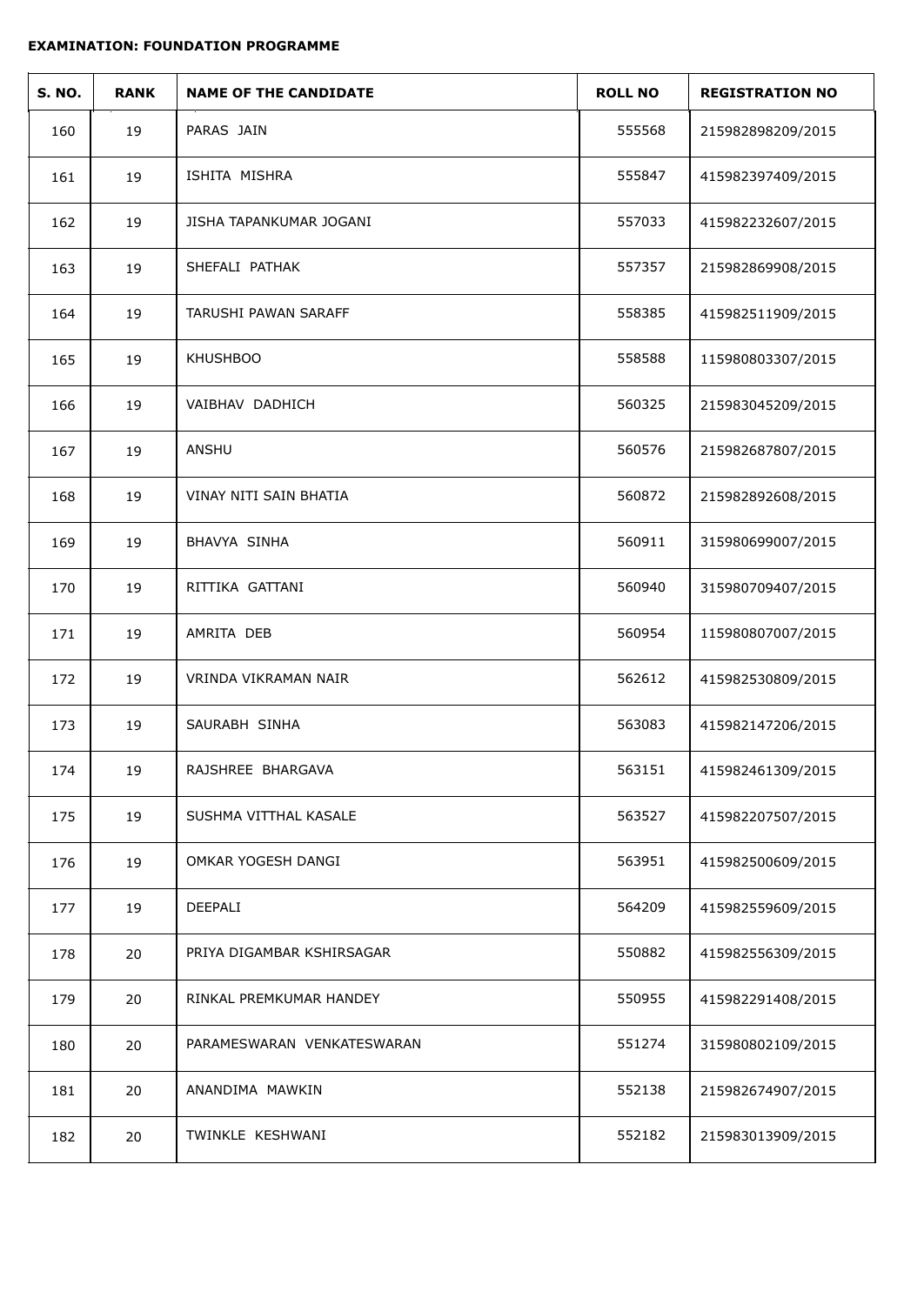| <b>S. NO.</b> | <b>RANK</b> | <b>NAME OF THE CANDIDATE</b> | <b>ROLL NO</b> | <b>REGISTRATION NO</b> |
|---------------|-------------|------------------------------|----------------|------------------------|
| 183           | 20          | SOUMYA AGRAWAL               | 552539         | 215982559404/2015      |
| 184           | 20          | ASHANA VIJAY SHAH            | 553104         | 415982191607/2015      |
| 185           | 20          | SANJEET SHARMA               | 555155         | 215983062909/2015      |
| 186           | 20          | RITIKA AGARWAL               | 556143         | 115980864409/2015      |
| 187           | 20          | DAKSH PACHORI                | 556733         | 215982984409/2015      |
| 188           | 20          | SWAGATA DUTTA                | 556960         | 115980844308/2015      |
| 189           | 20          | ANIKET SINGH                 | 557374         | 215982744807/2015      |
| 190           | 20          | PRANCHI GUPTA                | 557598         | 215993102209/2015      |
| 191           | 20          | NIDHI GUPTA                  | 557903         | 115980901509/2015      |
| 192           | 20          | CIDEL JOSEPH PEREIRA         | 558442         | 415982462009/2015      |
| 193           | 20          | KUSHANT MADANLAL JAIN        | 558532         | 415982331608/2015      |
| 194           | 20          | ANKITA DEVCHAND DARJI        | 559049         | 415982209607/2015      |
| 195           | 20          | ABHINAV CHULET               | 560319         | 215992648506/2015      |
| 196           | 20          | NISHANT PREM VYAS            | 561048         | 315980695407/2015      |
| 197           | 20          | RUSHABH RITESH KOTHARI       | 561079         | 315980700007/2015      |
| 198           | 20          | APARNA SHANKER G             | 561965         | 315990891309/2015      |
| 199           | 20          | SHIVANI J KATEEL             | 562297         | 315980840609/2015      |
| 200           | 20          | PRIYA SHARMA                 | 563997         | 115980780906/2015      |
| 201           | 20          | GAZAL JAIN                   | 564310         | 415982058904/2015      |
| 202           | 21          | KAIRAVI ALPESHBHAI NANDANI   | 550165         | 415982236507/2015      |
| 203           | 21          | KANNIKADEVI PRADEEP INDI     | 550298         | 315980679407/2015      |
| 204           | 21          | MAHIMA DHARMENDRA JAIN       | 550951         | 415982214307/2015      |
| 205           | 21          | N.BHAVANI                    | 551083         | 315980593603/2015      |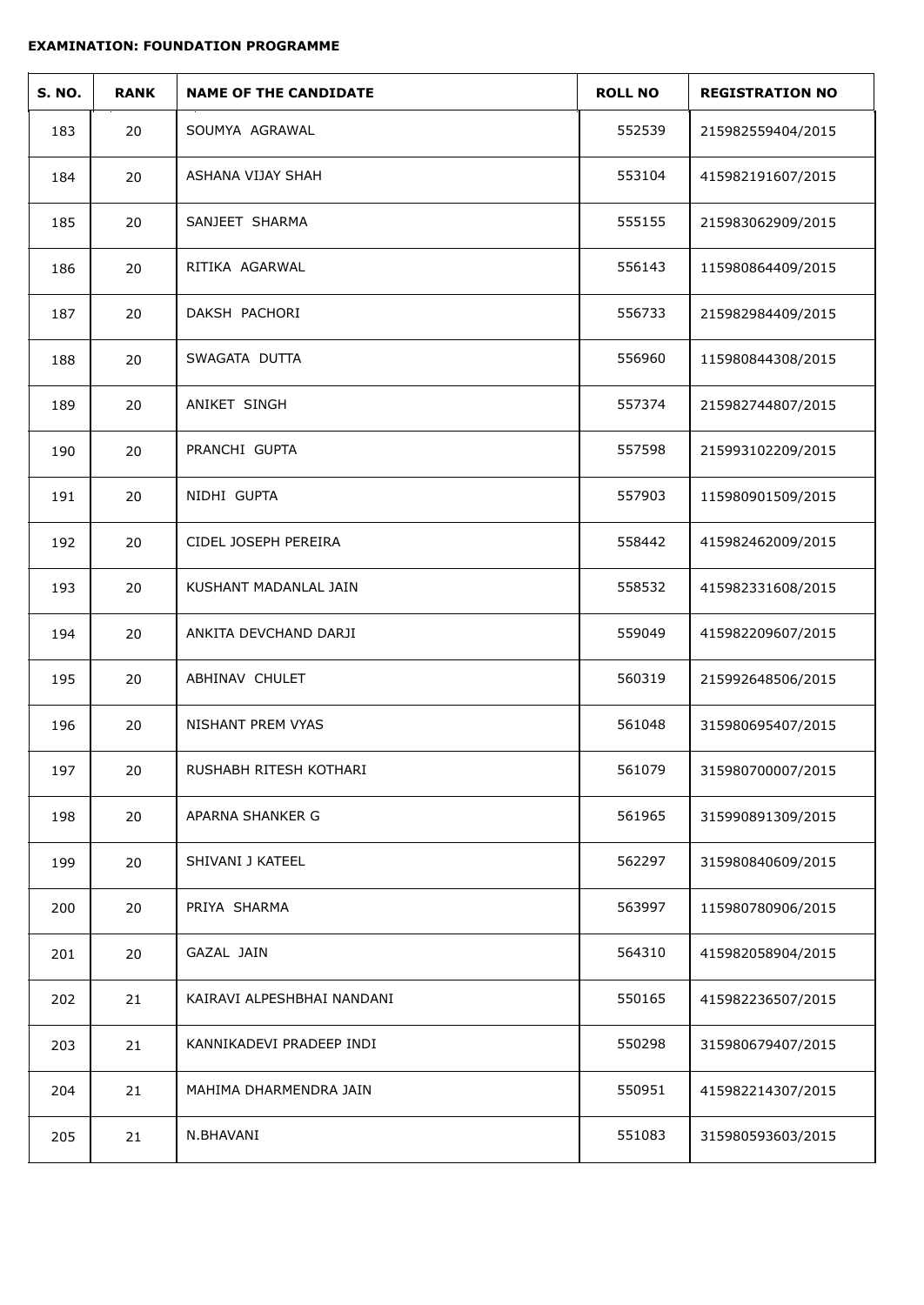| <b>S. NO.</b> | <b>RANK</b> | <b>NAME OF THE CANDIDATE</b>               | <b>ROLL NO</b> | <b>REGISTRATION NO</b> |
|---------------|-------------|--------------------------------------------|----------------|------------------------|
| 206           | 21          | SANA KHAN                                  | 552275         | 215982767307/2015      |
| 207           | 21          | ADITI JAJODIA                              | 552535         | 215983026809/2015      |
| 208           | 21          | PARMEET KAUR LOTTEY                        | 553947         | 215982733007/2015      |
| 209           | 21          | PRABHLEEN KAUR JAGGI                       | 554435         | 215982740607/2015      |
| 210           | 21          | KAMAKSHI GUPTA                             | 555714         | 215983051709/2015      |
| 211           | 21          | LAVISHA WADHWANI                           | 555913         | 415982498109/2015      |
| 212           | 21          | NIKHIL KHANDELA                            | 556712         | 215982798708/2015      |
| 213           | 21          | ROOPAMOL K S                               | 556761         | 315980684107/2015      |
| 214           | 21          | DEVYANI GIRISH SHARMA                      | 558795         | 415982436509/2015      |
| 215           | 21          | DHRUVI MANISH GANDHI                       | 558936         | 415982350908/2015      |
| 216           | 21          | PRIYANKA DHARIWAL                          | 559558         | 115980799107/2015      |
| 217           | 21          | SABYASACHI SURYAKANT SINGH                 | 559766         | 115980840008/2015      |
| 218           | 21          | JALAJ GURJAR                               | 560219         | 215982762707/2015      |
| 219           | 21          | SAKSHI JAIN                                | 560276         | 215982820208/2015      |
| 220           | 21          | SANGAAMITHRA SIVARAJ                       | 560925         | 315980685907/2015      |
| 221           | 21          | RAMYA R                                    | 561320         | 315980886909/2015      |
| 222           | 21          | GOTTUMUKKALA VENKATA DEVENDRA SAI<br>VARMA | 562047         | 315980844609/2015      |
| 223           | 21          | TANYA SUBHODHBHAI PAREEK                   | 562605         | 415982101306/2015      |
| 224           | 21          | SURBHI GUPTA                               | 563102         | 415982315908/2015      |
| 225           | 21          | AFSANA ALIM SHAIKH                         | 563514         | 415982186607/2015      |
| 226           | 21          | KRISHA MAHESH JOSHI                        | 563600         | 315980716108/2015      |
| 227           | 21          | ABHISHEK SHAILESH BIRLA                    | 563809         | 415982414409/2015      |
| 228           | 21          | KRITIK JAIN                                | 564316         | 415982376808/2015      |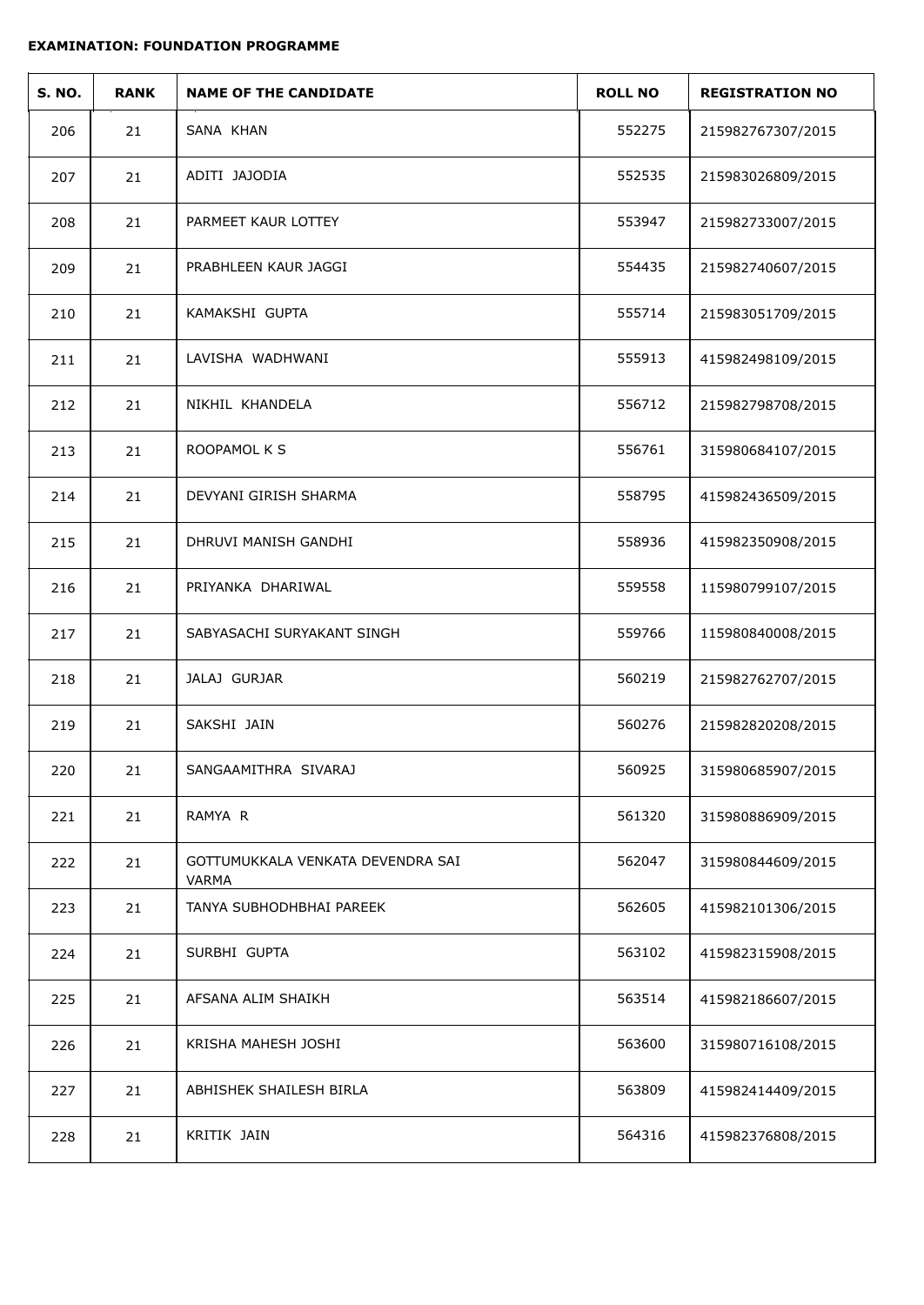| <b>S. NO.</b> | <b>RANK</b> | <b>NAME OF THE CANDIDATE</b>     | <b>ROLL NO</b> | <b>REGISTRATION NO</b> |
|---------------|-------------|----------------------------------|----------------|------------------------|
| 229           | 21          | SATYAM DUBEY                     | 564322         | 415982208907/2015      |
| 230           | 21          | VISHVAKALYANI VINODKUMAR MAHAJAN | 564579         | 415982466109/2015      |
| 231           | 22          | ARATI ASHOK KAMAT                | 550019         | 415982460009/2015      |
| 232           | 22          | TARANG SARAL SHUKLA              | 550353         | 415982261307/2015      |
| 233           | 22          | ARTI SURYAKANT MISHRA            | 550448         | 415992420009/2015      |
| 234           | 22          | SHRUTI SHRIKANT GADRE            | 550706         | 415982270308/2015      |
| 235           | 22          | YASHIKA PRADEEP DOSHI            | 551137         | 315990850109/2015      |
| 236           | 22          | KOMAL SUNDARJI MANGE             | 551945         | 415982088406/2015      |
| 237           | 22          | RAMYA DUBEY                      | 552136         | 215992717807/2015      |
| 238           | 22          | DIYVA SRIVASTAVA                 | 552169         | 215993123109/2015      |
| 239           | 22          | VAISHNAVI GARG                   | 552280         | 215982650706/2015      |
| 240           | 22          | RISHABH BUBKIYA                  | 552705         | 215982867408/2015      |
| 241           | 22          | RASHI JAIN                       | 552712         | 215982911309/2015      |
| 242           | 22          | RITU KHANDELWAL                  | 552861         | 215992602905/2015      |
| 243           | 22          | AYUSHI SHARMA                    | 553949         | 215982737807/2015      |
| 244           | 22          | AYUSH TYAGI                      | 554008         | 215982954509/2015      |
| 245           | 22          | BHAVESH SHASHIKANT GIANCHANDANI  | 554212         | 415981656203/2015      |
| 246           | 22          | <b>RAHUL</b>                     | 554810         | 215982951409/2015      |
| 247           | 22          | RADHIKA PACHAURI                 | 556256         | 215993067209/2015      |
| 248           | 22          | KRISHNAVENI AGRAWAL              | 556436         | 415982165407/2015      |
| 249           | 22          | ANISHA AGARWAL                   | 556962         | 115980864209/2015      |
| 250           | 22          | HUZAIFA AKILBHAI MATERWALA       | 557126         | 415992104906/2015      |
| 251           | 22          | AASHI JAIN                       | 558111         | 215982747207/2015      |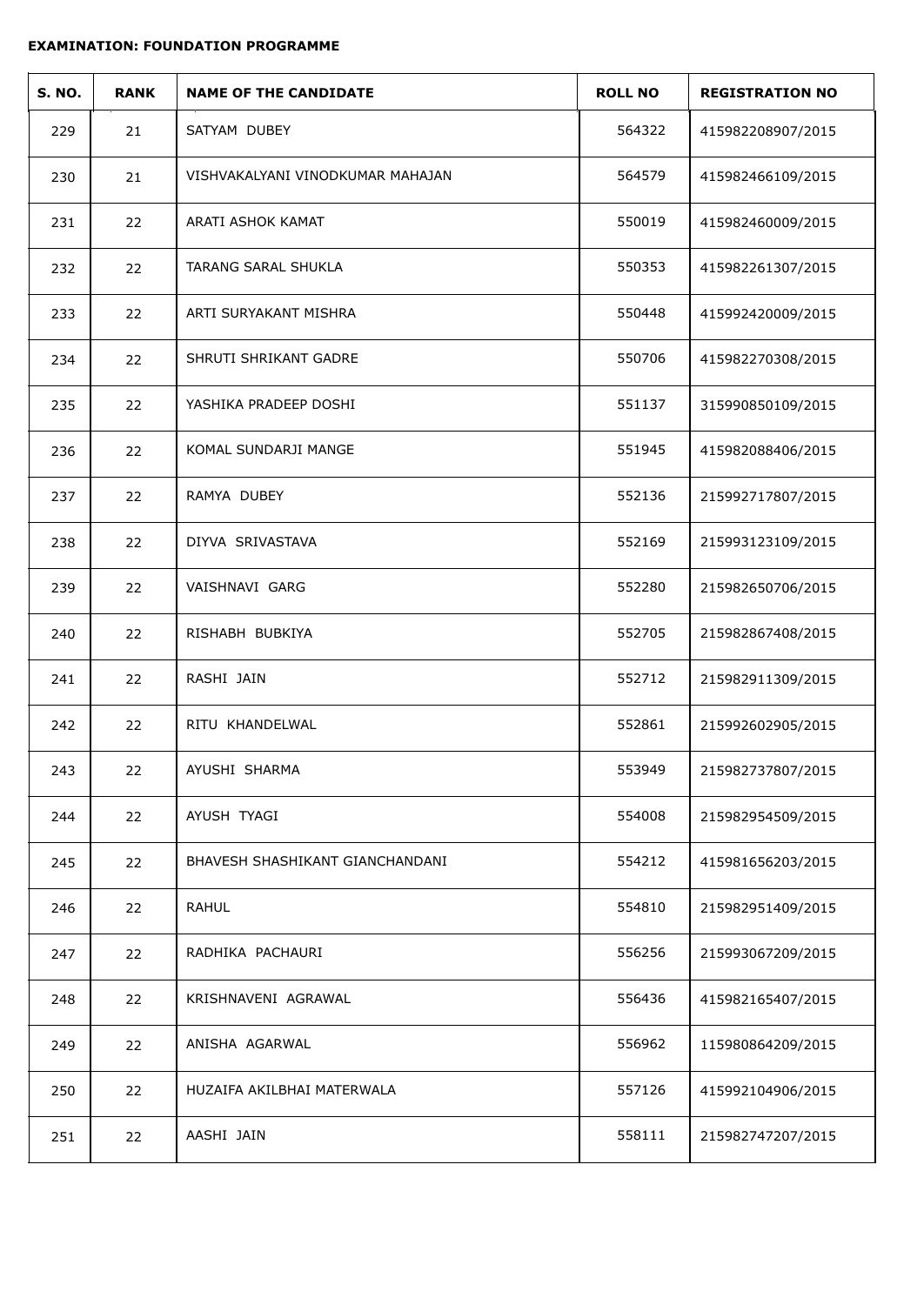| <b>S. NO.</b> | <b>RANK</b> | <b>NAME OF THE CANDIDATE</b>   | <b>ROLL NO</b> | <b>REGISTRATION NO</b> |
|---------------|-------------|--------------------------------|----------------|------------------------|
| 252           | 22          | VINIT RAJESH KOTHARI           | 558542         | 415992190307/2015      |
| 253           | 22          | SANJANA DATTA                  | 559512         | 115990858009/2015      |
| 254           | 22          | SHUBHAM BHAKTA                 | 559625         | 115980906509/2015      |
| 255           | 22          | SUNIDHI                        | 560089         | 215983002809/2015      |
| 256           | 22          | DARSHI DAVE                    | 560691         | 215982827408/2015      |
| 257           | 22          | SHIVANI HADA                   | 560750         | 415982581809/2015      |
| 258           | 22          | SUCHET GANN SONDHI             | 561535         | 215982707707/2015      |
| 259           | 22          | SANGEETHA R                    | 561659         | 315980704207/2015      |
| 260           | 22          | AAKANKSHA KSHITIJ MEHTA        | 562614         | 415982543809/2015      |
| 261           | 22          | DRISHTI HIMANSHUBHAI KSHATRIYA | 562769         | 415982484809/2015      |
| 262           | 22          | SARTHAK JAYESHBHAI PUROHIT     | 562930         | 415982089906/2015      |
| 263           | 22          | RONAK DILIPKUMAR RAWAL         | 563555         | 415982243207/2015      |
| 264           | 22          | SUPRIYA KRISHNA TIRUPATI       | 564970         | 415982207207/2015      |
| 265           | 23          | SHAMBHAVI AKHIL PANDE          | 550526         | 415982461009/2015      |
| 266           | 23          | MEETA SURESH NIMONKAR          | 551106         | 315980663606/2015      |
| 267           | 23          | SAIPRIYA .R                    | 551419         | 315980644505/2015      |
| 268           | 23          | KAJAL SANJEEV TYAGI            | 551735         | 415982392009/2015      |
| 269           | 23          | VIDHI JAIN                     | 552648         | 215982689207/2015      |
| 270           | 23          | SIMMI RANA                     | 552813         | 215982864408/2015      |
| 271           | 23          | KARISHMA AGGARWAL              | 554458         | 215982758307/2015      |
| 272           | 23          | DEEPIKA JAIN                   | 554593         | 215982874608/2015      |
| 273           | 23          | AASHIMA SAWHNEY                | 554685         | 215982669907/2015      |
| 274           | 23          | RAHUL GANDHI                   | 554837         | 215982943409/2015      |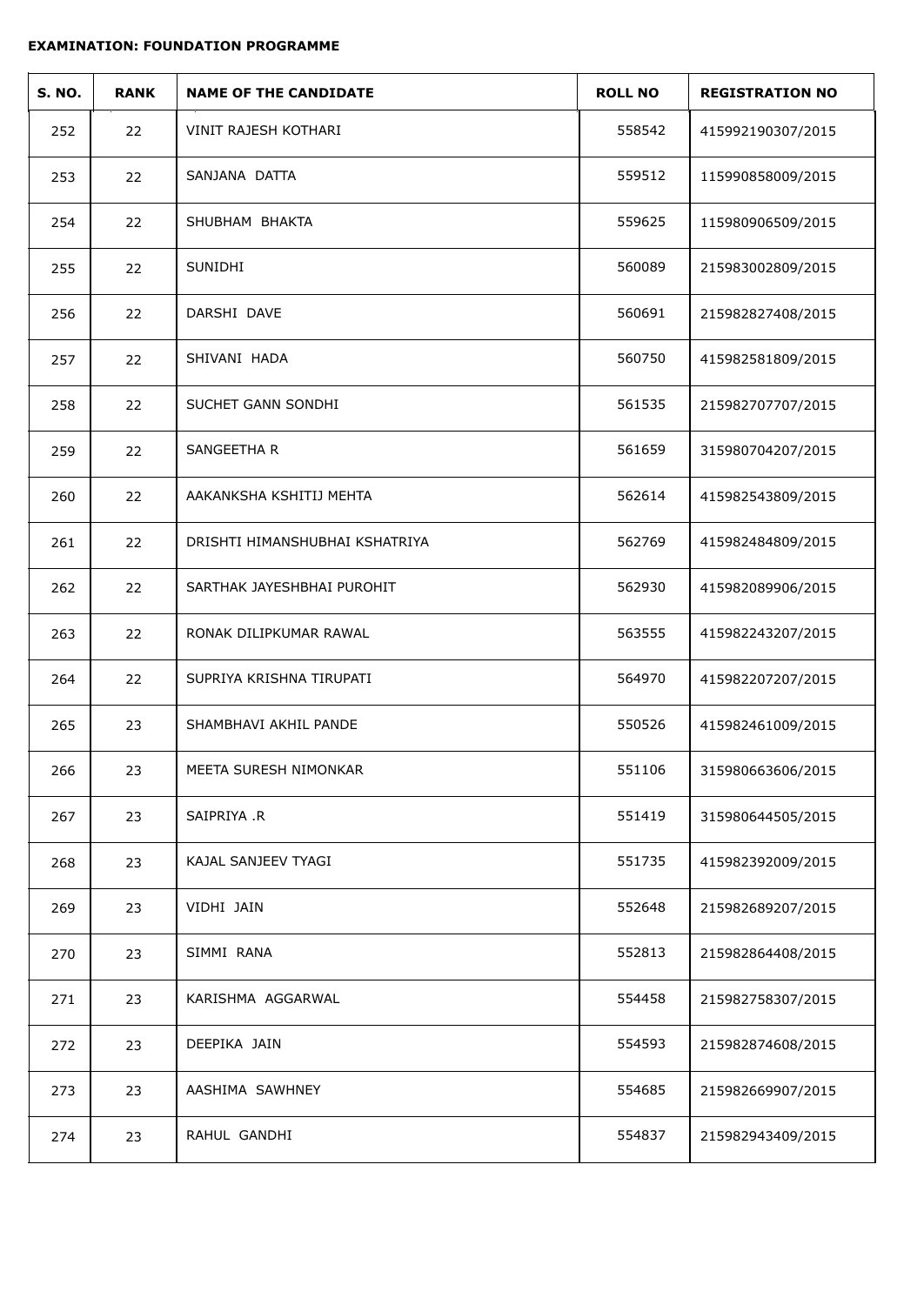| <b>S. NO.</b> | <b>RANK</b> | <b>NAME OF THE CANDIDATE</b>  | <b>ROLL NO</b> | <b>REGISTRATION NO</b> |
|---------------|-------------|-------------------------------|----------------|------------------------|
| 275           | 23          | LOKESH NAHATA                 | 555158         | 215983063509/2015      |
| 276           | 23          | SEEMAB AHMED                  | 555211         | 215982865808/2015      |
| 277           | 23          | AKSHANSH SHRIVASTAVA          | 555295         | 415982396409/2015      |
| 278           | 23          | PRANJULI AGARWAL              | 555729         | 215982673707/2015      |
| 279           | 23          | SWEETY AJMANI                 | 556008         | 115980853009/2015      |
| 280           | 23          | VISHAKHA DADHICH              | 556082         | 215983035109/2015      |
| 281           | 23          | MONIKA MATOLIA                | 556608         | 215982691907/2015      |
| 282           | 23          | <b>JUSTIN JOHNY</b>           | 556787         | 315980683807/2015      |
| 283           | 23          | JANVI DINESHCHANDRA SHIRAWALA | 557108         | 415992177407/2015      |
| 284           | 23          | KRITIKA SHARMA                | 557481         | 215982668706/2015      |
| 285           | 23          | NIRALI SURESH SUTARIA         | 558770         | 415982263007/2015      |
| 286           | 23          | SUSHIL PRATAP KUMAVAT         | 558902         | 415982249107/2015      |
| 287           | 23          | RIDDHI SURYAKANT BANDEKAR     | 559057         | 415982288908/2015      |
| 288           | 23          | DISHA GUPTA                   | 560241         | 215982937509/2015      |
| 289           | 23          | DEEPAK PAREEK                 | 560433         | 215982713507/2015      |
| 290           | 23          | ADITI RATHORE                 | 560675         | 215982878108/2015      |
| 291           | 23          | LOVKESH                       | 560839         | 215982931409/2015      |
| 292           | 23          | DEEPIKA KRISHNA               | 561150         | 315980773209/2015      |
| 293           | 23          | NEHA THOMAS                   | 561181         | 315980685107/2015      |
| 294           | 23          | SANCHIT AGARWAL               | 561457         | 315990863809/2015      |
| 295           | 23          | YASH KRISHNAN                 | 561528         | 315980671507/2015      |
| 296           | 23          | MEHUL JAIN                    | 561590         | 315980887309/2015      |
| 297           | 23          | ANIKET PANDA                  | 561638         | 315980813009/2015      |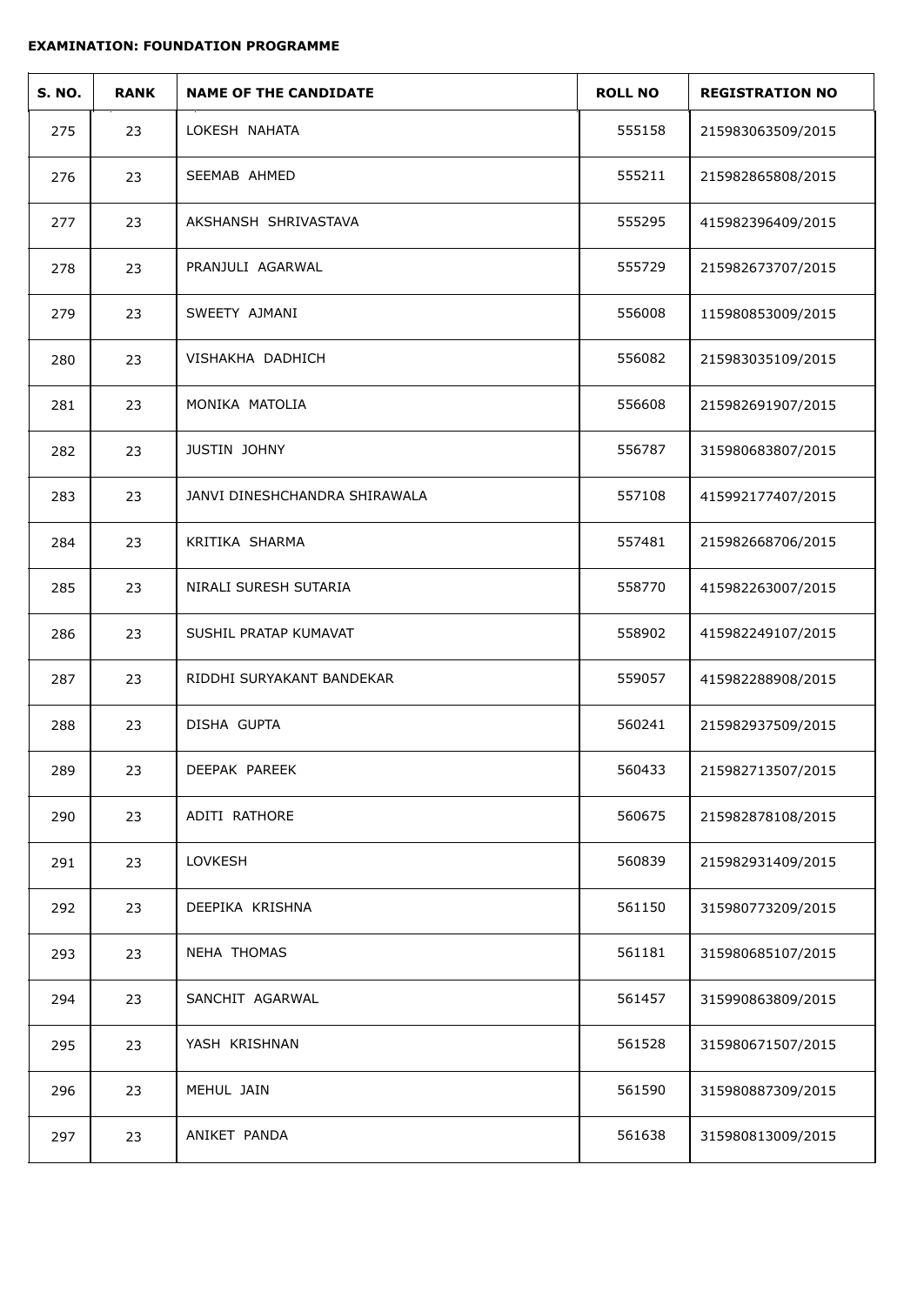| <b>S. NO.</b> | <b>RANK</b> | <b>NAME OF THE CANDIDATE</b> | <b>ROLL NO</b> | <b>REGISTRATION NO</b> |
|---------------|-------------|------------------------------|----------------|------------------------|
| 298           | 23          | ROSLIN MENEZES               | 562160         | 315980658306/2015      |
| 299           | 23          | PRANJAL MAHAVEER TATED       | 563481         | 415982349908/2015      |
| 300           | 23          | DIVYA ASHOK KOTHARI          | 563545         | 415982290408/2015      |
| 301           | 23          | SAHIL RAJESH DUDANI          | 563794         | 415982327408/2015      |
| 302           | 23          | MEGHNA BHUPINDER KOHLI       | 564408         | 415992294908/2015      |
| 303           | 23          | NIDHI MULCHAND KOTHARI       | 564985         | 415982288508/2015      |
| 304           | 23          | KOMAL PANCHAL                | 565336         | 215983112209/2015      |
| 305           | 23          | PAWAN MANGTANI               | 565402         | 115980775906/2015      |
| 306           | 24          | AMMAR ILYASBHAI MANSURI      | 550182         | 415982228807/2015      |
| 307           | 24          | YASHIKA MUKESH BATRA         | 550417         | 415982356808/2015      |
| 308           | 24          | AKSHITA SANDEEP CHOPDA       | 550441         | 415982416209/2015      |
| 309           | 24          | S.SNEHA                      | 551213         | 315980774009/2015      |
| 310           | 24          | S NAVANEETHA                 | 551372         | 315980545903/2015      |
| 311           | 24          | RIYA RAJESH NAIK             | 551558         | 415982235707/2015      |
| 312           | 24          | NITYA SHUKLA                 | 552179         | 215982980109/2015      |
| 313           | 24          | S.M. RUSHAD                  | 552259         | 215982998809/2015      |
| 314           | 24          | SUKRITI AGRAWAL              | 552470         | 215992753407/2015      |
| 315           | 24          | ANUSHREE ANKUSH PATIL        | 552936         | 415982454309/2015      |
| 316           | 24          | SALONI SHARAD NATH           | 552971         | 415982145206/2015      |
| 317           | 24          | SHIVANGI GOEL                | 553959         | 215982665006/2015      |
| 318           | 24          | TANUSHRI PRADIPKUMAR SAXENA  | 554099         | 415982531109/2015      |
| 319           | 24          | PARMESH MISHRA               | 554377         | 115980859109/2015      |
| 320           | 24          | SHWETA GUPTA                 | 554688         | 215982715307/2015      |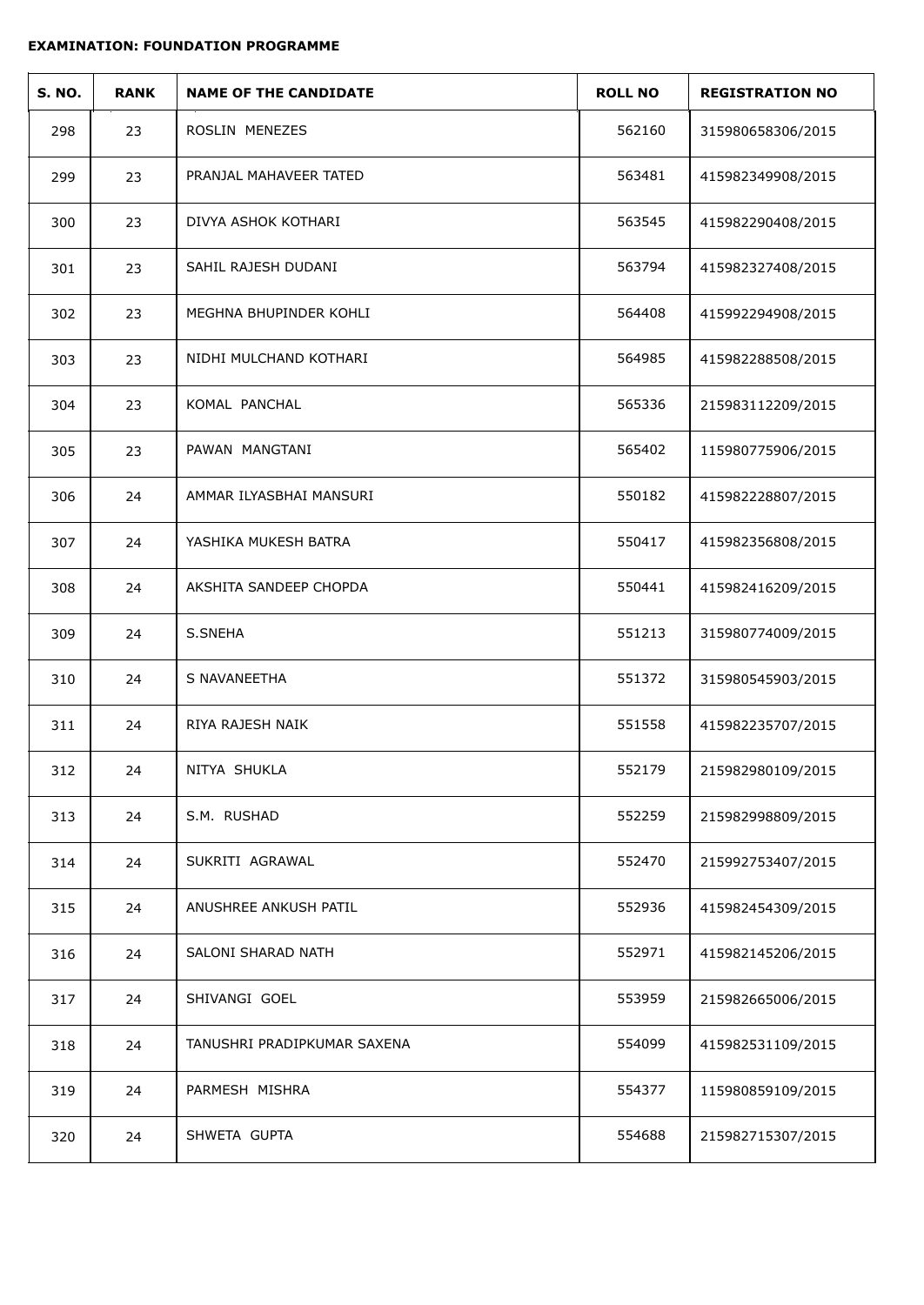| <b>S. NO.</b> | <b>RANK</b> | <b>NAME OF THE CANDIDATE</b> | <b>ROLL NO</b> | <b>REGISTRATION NO</b> |
|---------------|-------------|------------------------------|----------------|------------------------|
| 321           | 24          | PRASHANT GARG                | 555238         | 215982926009/2015      |
| 322           | 24          | <b>VIVEK KUMAR</b>           | 555294         | 215982908309/2015      |
| 323           | 24          | TINA ROOPCHAND MULANI        | 557114         | 415982306408/2015      |
| 324           | 24          | AAYUSHI VINESH SHAH          | 558922         | 415982333508/2015      |
| 325           | 24          | MANUSHI VIPUL SHAH           | 559134         | 415982484709/2015      |
| 326           | 24          | <b>STUTI</b>                 | 560065         | 215982936609/2015      |
| 327           | 24          | SIDDHI MEHTA                 | 560185         | 215983078209/2015      |
| 328           | 24          | ASHWARYA BHARGAVA            | 560208         | 215982884608/2015      |
| 329           | 24          | SNEHA SUBRAMANIAM            | 560904         | 315980698107/2015      |
| 330           | 24          | JAHNAVI R                    | 560926         | 315980686307/2015      |
| 331           | 24          | NIKITA SIVAKUMAR             | 561147         | 315980785009/2015      |
| 332           | 24          | SHREYAS S                    | 561614         | 315990815309/2015      |
| 333           | 24          | MRIDHULA R                   | 561662         | 315980714608/2015      |
| 334           | 24          | VARSHINI                     | 561846         | 315990688607/2015      |
| 335           | 24          | MADHU SRI POPPASANI          | 561860         | 315980794709/2015      |
| 336           | 24          | AKASHI PARESHBHAI KHETANI    | 562649         | 415982343708/2015      |
| 337           | 24          | SHEJAL PANJWANI              | 562963         | 415982154606/2015      |
| 338           | 25          | DRASHTY HITESHBHAI BUDDHADEV | 550222         | 415982184107/2015      |
| 339           | 25          | SUVARNA VALLI. S             | 551063         | 315980703107/2015      |
| 340           | 25          | RITIKA MAKESH                | 551219         | 315980668507/2015      |
| 341           | 25          | ANSHITA GUPTA                | 552063         | 215982728507/2015      |
| 342           | 25          | MUSKAAN GUPTA                | 552131         | 215982698207/2015      |
| 343           | 25          | JAYANT KHEMKA                | 552365         | 215982914309/2015      |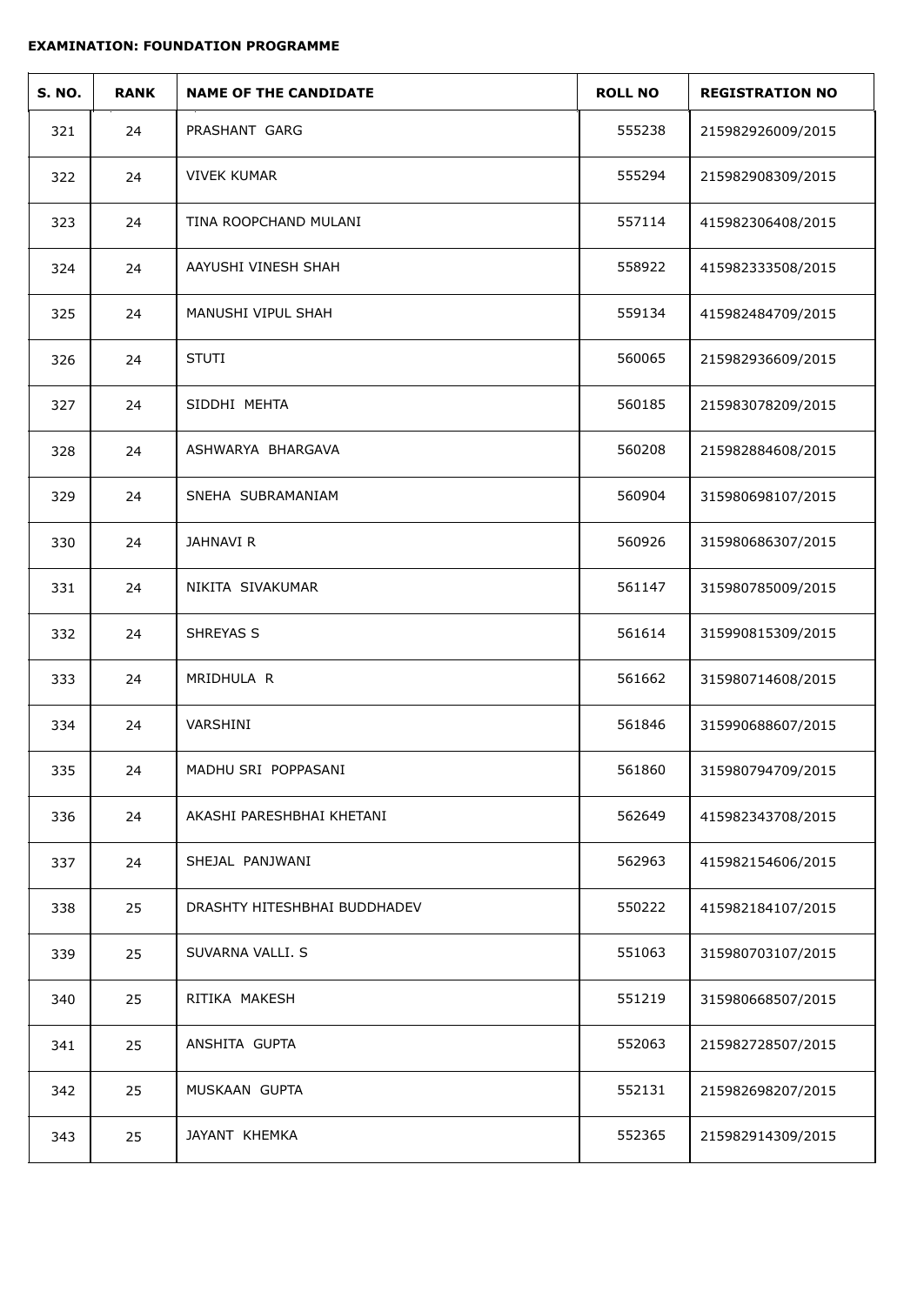| <b>S. NO.</b> | <b>RANK</b> | <b>NAME OF THE CANDIDATE</b> | <b>ROLL NO</b> | <b>REGISTRATION NO</b> |  |
|---------------|-------------|------------------------------|----------------|------------------------|--|
| 344           | 25          | SHALMALI JAGDISH SHINDE      | 552950         | 415982435009/2015      |  |
| 345           | 25          | ABHISHEK SRIDHAR BHARADWAJ   | 553051         | 415982241707/2015      |  |
| 346           | 25          | A.SREENIDHI                  | 553660         | 315980816909/2015      |  |
| 347           | 25          | PRAKSHI GARG                 | 553989         | 215982710307/2015      |  |
| 348           | 25          | PARTH KAMLESH RAVAL          | 554149         | 415982550009/2015      |  |
| 349           | 25          | SHIVAM GERA                  | 555560         | 215983011309/2015      |  |
| 350           | 25          | HARSHIT MASIWAL              | 555722         | 215982954309/2015      |  |
| 351           | 25          | JUHI WADHWANI                | 555899         | 415982566209/2015      |  |
| 352           | 25          | YUKTA JAISWAL                | 556124         | 115980908209/2015      |  |
| 353           | 25          | RUTUJA BHAGWAN WAGH          | 556420         | 415982341908/2015      |  |
| 354           | 25          | PRITIKA MAZUMDAR             | 557645         | 215982352403/2015      |  |
| 355           | 25          | SAURABH JAIN                 | 557715         | 215982835908/2015      |  |
| 356           | 25          | <b>SHREYA</b>                | 557970         | 115980915009/2015      |  |
| 357           | 25          | DEEPAK KUMAR DUBEY           | 558166         | 215982953909/2015      |  |
| 358           | 25          | NOEL NICHOLAS DSOUZA         | 558545         | 415982221007/2015      |  |
| 359           | 25          | PRAGATI PUNDALIK RANE        | 559017         | 415982164006/2015      |  |
| 360           | 25          | NEHA RAJORIA                 | 559347         | 115990874509/2015      |  |
| 361           | 25          | SHASHI SHARMA                | 560490         | 215983003309/2015      |  |
| 362           | 25          | ARTI AGRAWAL                 | 560735         | 215982836308/2015      |  |
| 363           | 25          | MAHAK                        | 560805         | 215982947409/2015      |  |
| 364           | 25          | RUCHIKA BHUTRA               | 560818         | 215982684007/2015      |  |
| 365           | 25          | TWINKLE TUTEJA               | 560862         | 215982806408/2015      |  |
| 366           | 25          | A R POORVAJA                 | 561683         | 315980880109/2015      |  |